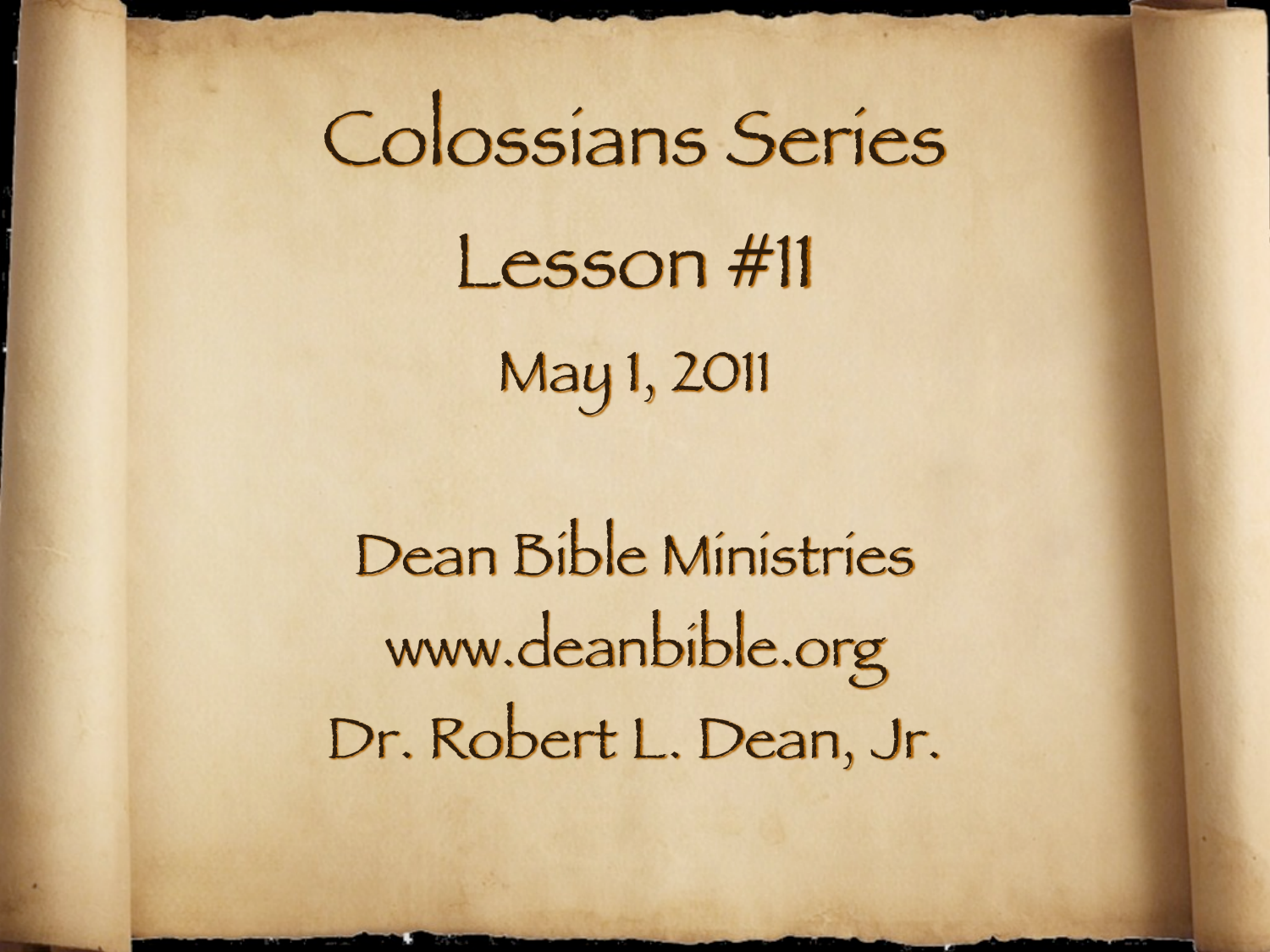# **COLOSSIANS: Jesus Christ is All-Sufficient**

# **Four Things to Pray For Colossians 1:9–12**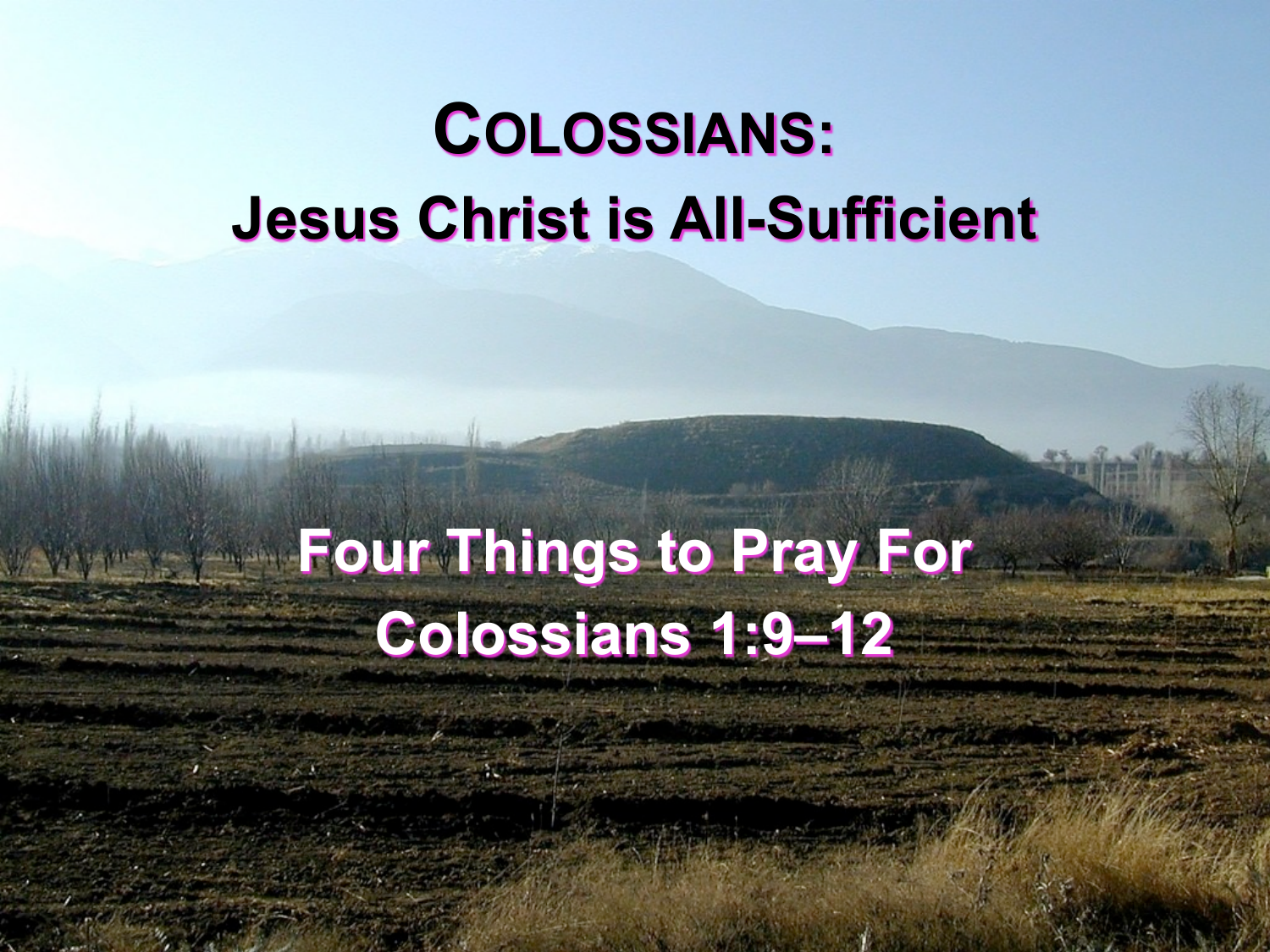**Col. 1:9, "For this reason we also, since the day we heard it, do not cease to pray for you, and to ask that you may be filled with the knowledge of His will in all wisdom and spiritual understanding;** 

**Col. 1:10, "that you may walk worthy of the Lord, fully pleasing Him, being fruitful in every good work and increasing in the knowledge of God;** 

**Col. 1:11, "strengthened with all might, according to His glorious power, for all patience and longsuffering with joy;"**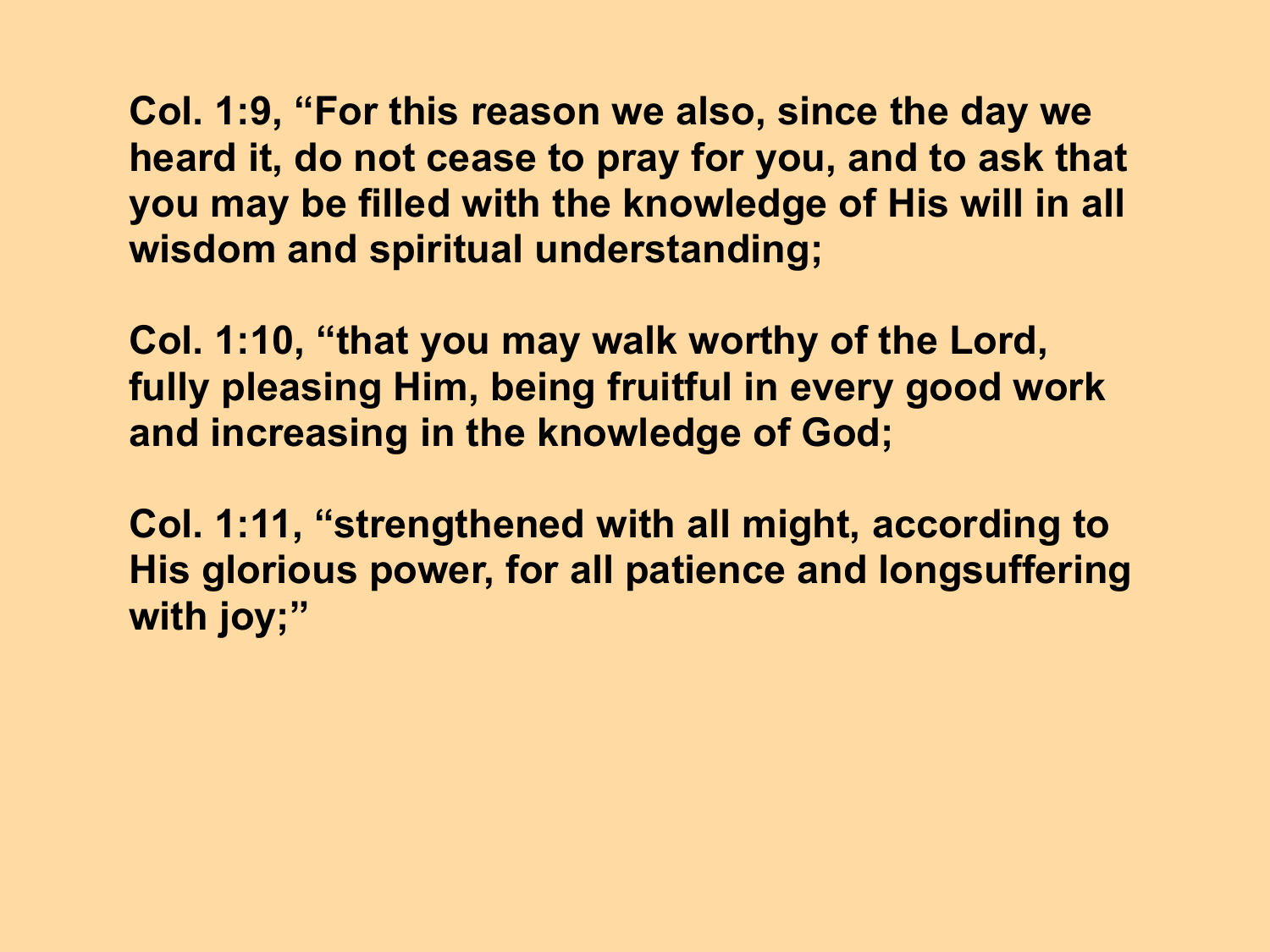**Col. 1:12, "giving thanks to the Father who has qualified us to be partakers of the inheritance of the saints in the light.** 

**Col. 1:13, "He has delivered us from the power of darkness and conveyed us into the kingdom of the Son of His love,** 

**Col. 1:14, "in whom we have redemption through His blood, the forgiveness of sins."**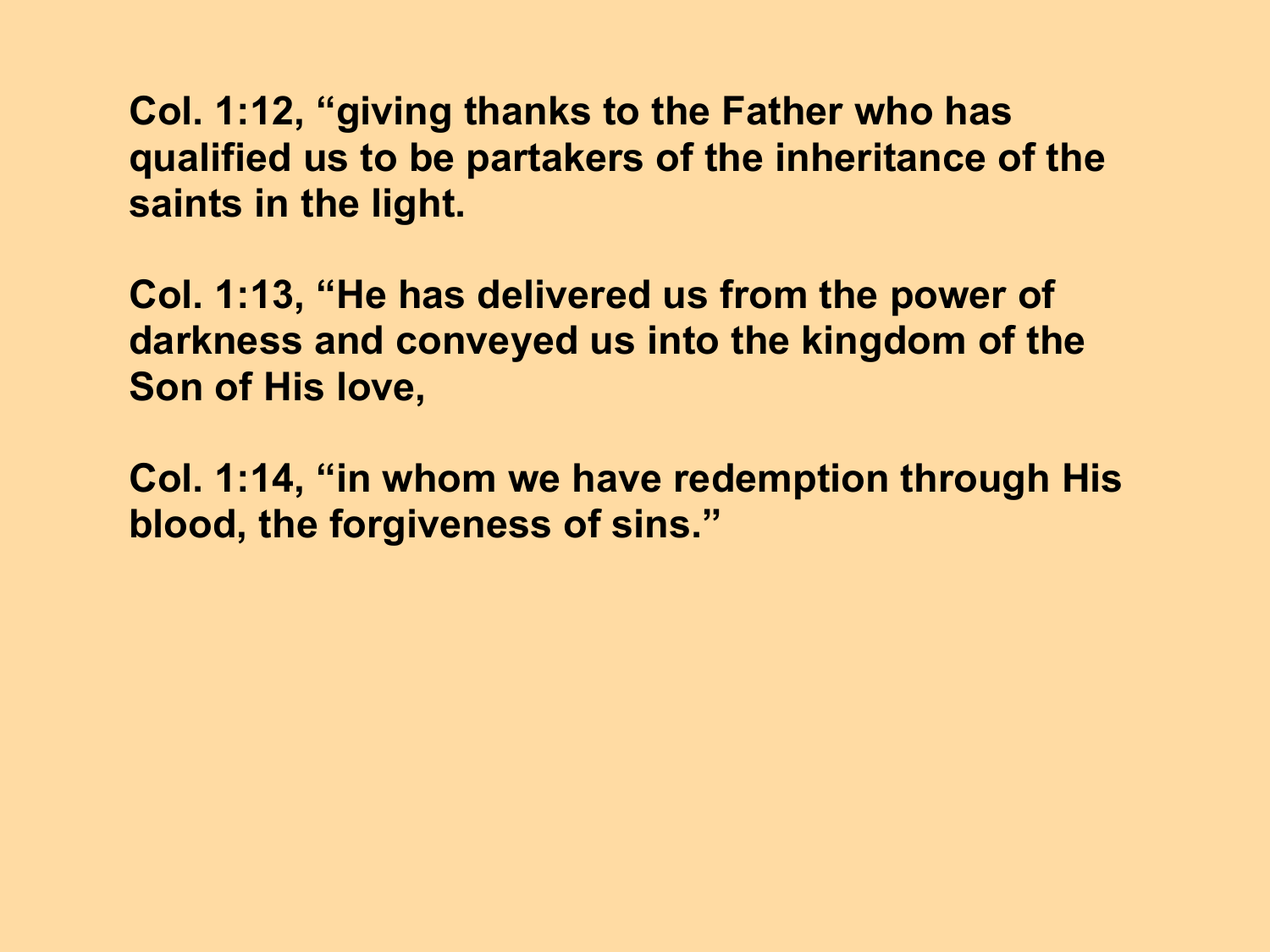**Col. 1:9, "For this reason we also, since the day we heard it, do not cease to pray for you, and to ask that you may be filled with the knowledge of His will in all wisdom and spiritual understanding;** 

**Col. 1:10, "that you may walk worthy of the Lord, fully pleasing Him, being fruitful in every good work and increasing in the knowledge of God;"**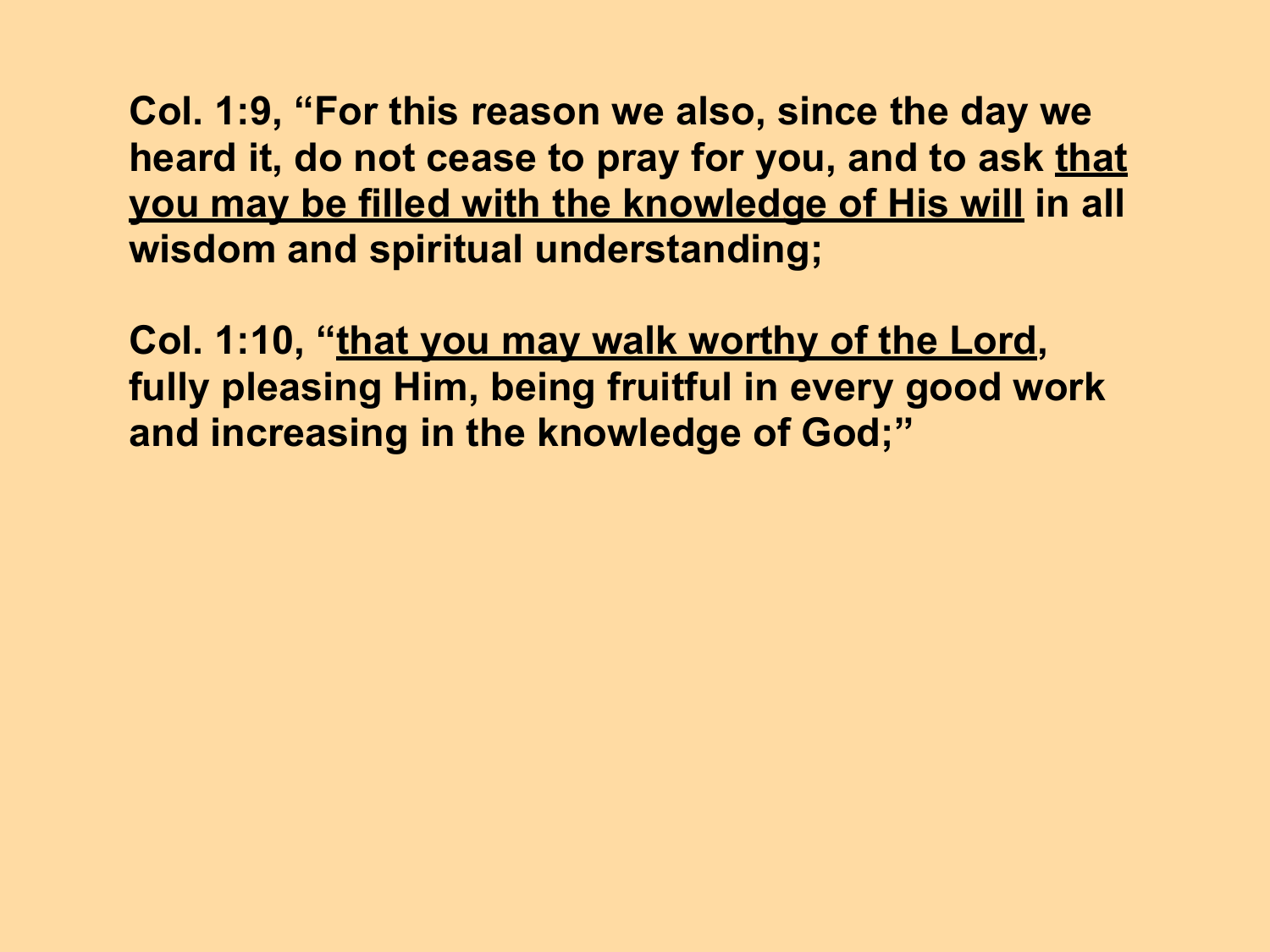**Col. 1:9, "For this reason we also, since the day we heard it, do not cease praying and interceding for you that you may be filled with the knowledge of His will in all wisdom and spiritual understanding;** 

**Col. 1:10, "that you may walk worthy of the Lord, fully pleasing Him, being fruitful in every good work and increasing in the knowledge of God;"**

 $πληρόω$  *pleroo* **aor pass subj 2 plur to fill; fulfill**

**Eph. 5:18, "Be filled by means of the Holy Spirit"**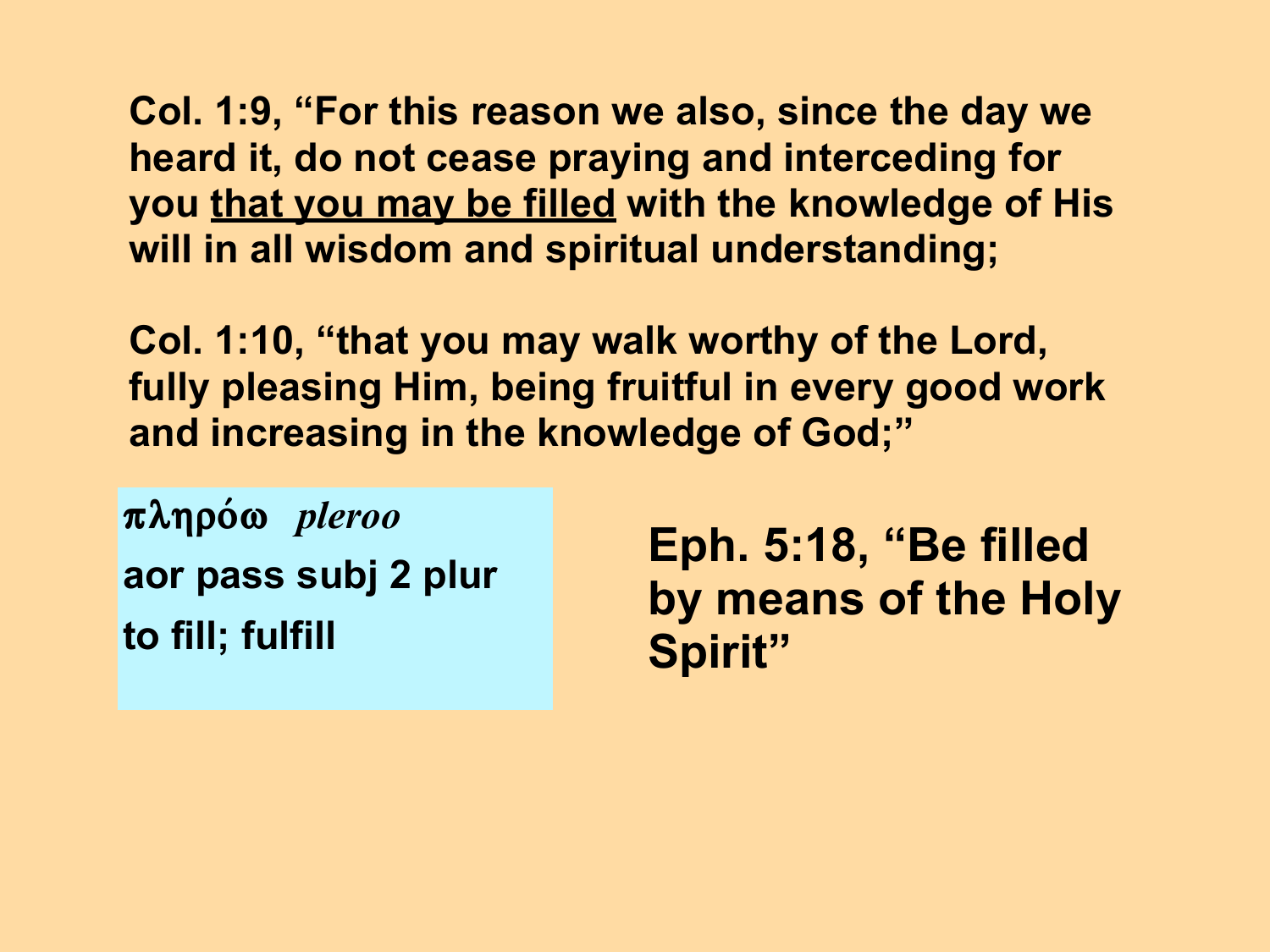**Col. 1:9, "For this reason we also, since the day we heard it, do not cease praying and interceding for you that you may be filled with the knowledge of His will in all wisdom and spiritual understanding;** 

**Col. 1:10, "that you may walk worthy of the Lord, fully pleasing Him, being fruitful in every good work and increasing in the knowledge of God;"**

**πληρόω** *pleroo* aor **pass subj 2 plur to fill; fulfill**

**e˙pi÷gnwsiß (***epignoœsis***),** 

**accusative case (not instrumental) of reference "filled with reference to knowledge" knowledge, recognition**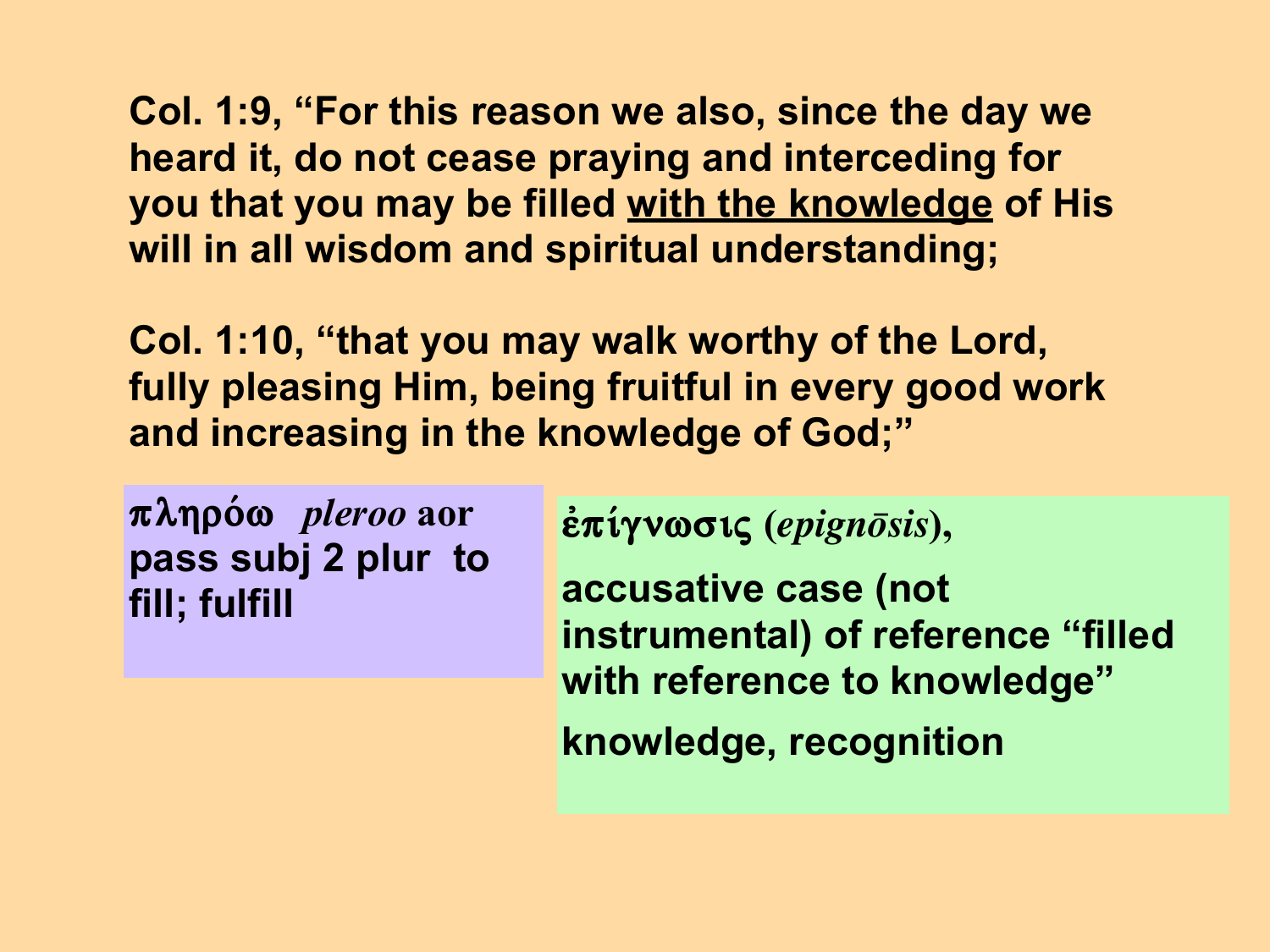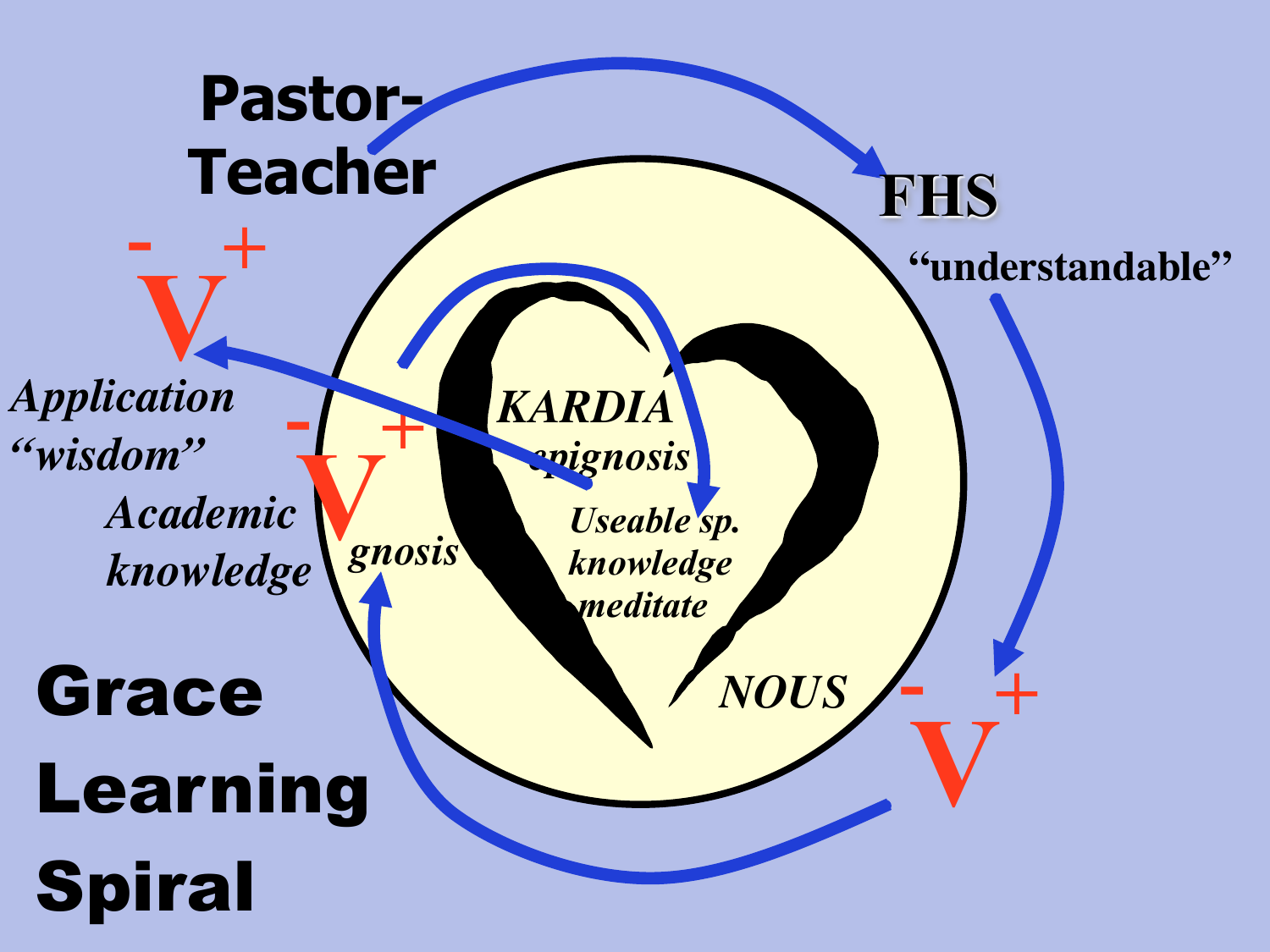# **Meditation**

**rAmDa** *(}aœmar) say, speak, say to one self (think), intend, command, promise.*

**råqV;b** *(b§qar) Seek, inquire* **(only in the Piel stem).**

**hDgDh** *(haœga®)* **I,** *utter, mutter, moan, meditate, devise, plot.*

**AjyIc** *(s¿ˆîah!)* **I,** *meditate, muse, commune, speak, complain.* **Has the idea of rehearse, to talk to oneself, to go over a matter in one's mind**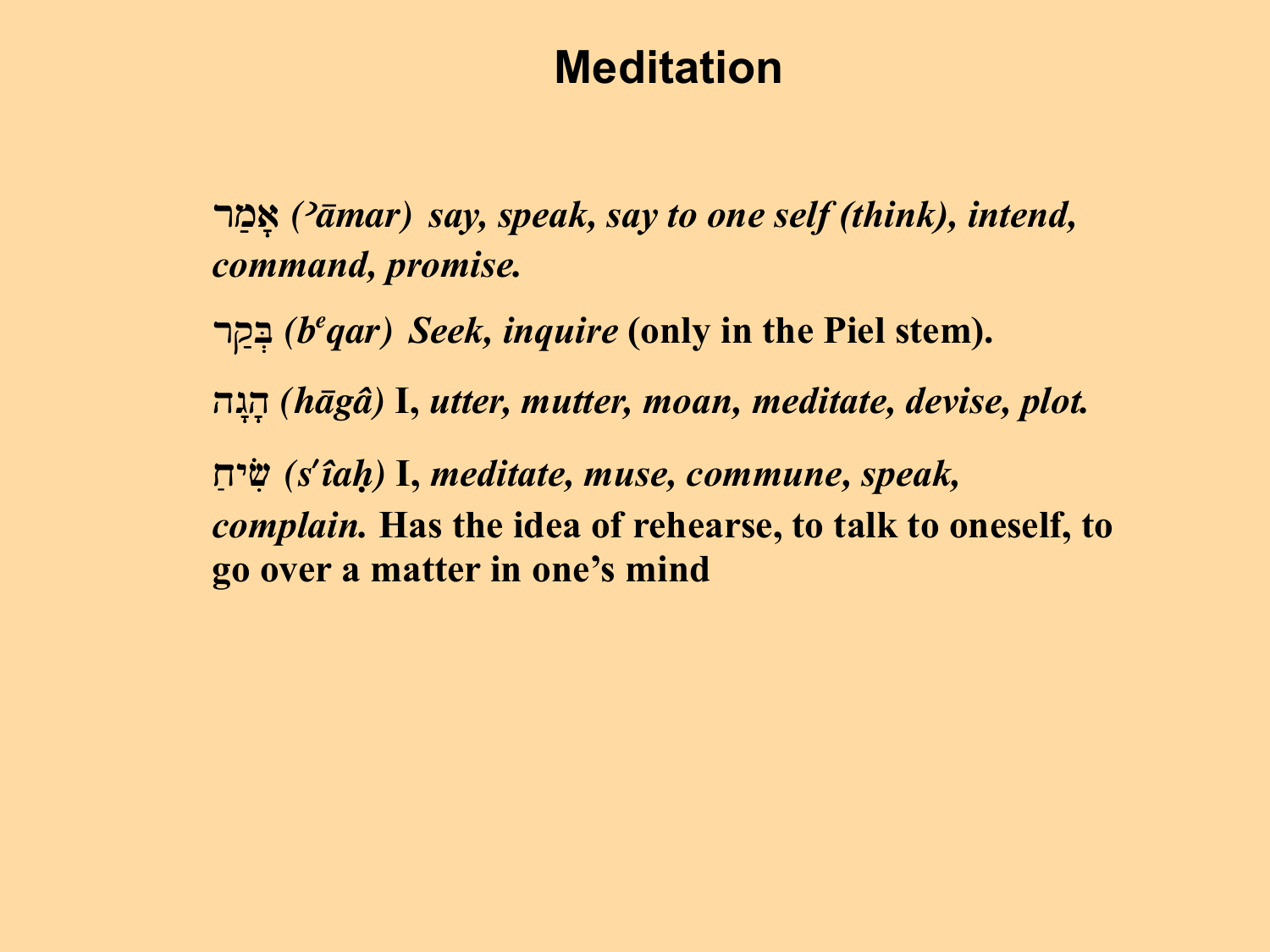**Col. 1:9, "For this reason we also, since the day we heard it, do not cease praying and interceding for you that you may be filled with reference to the knowledge of His will in all wisdom and spiritual understanding;**

**Col. 1:10, "that you may walk worthy of the Lord, fully pleasing Him, being fruitful in every good work and increasing in the knowledge of God;"**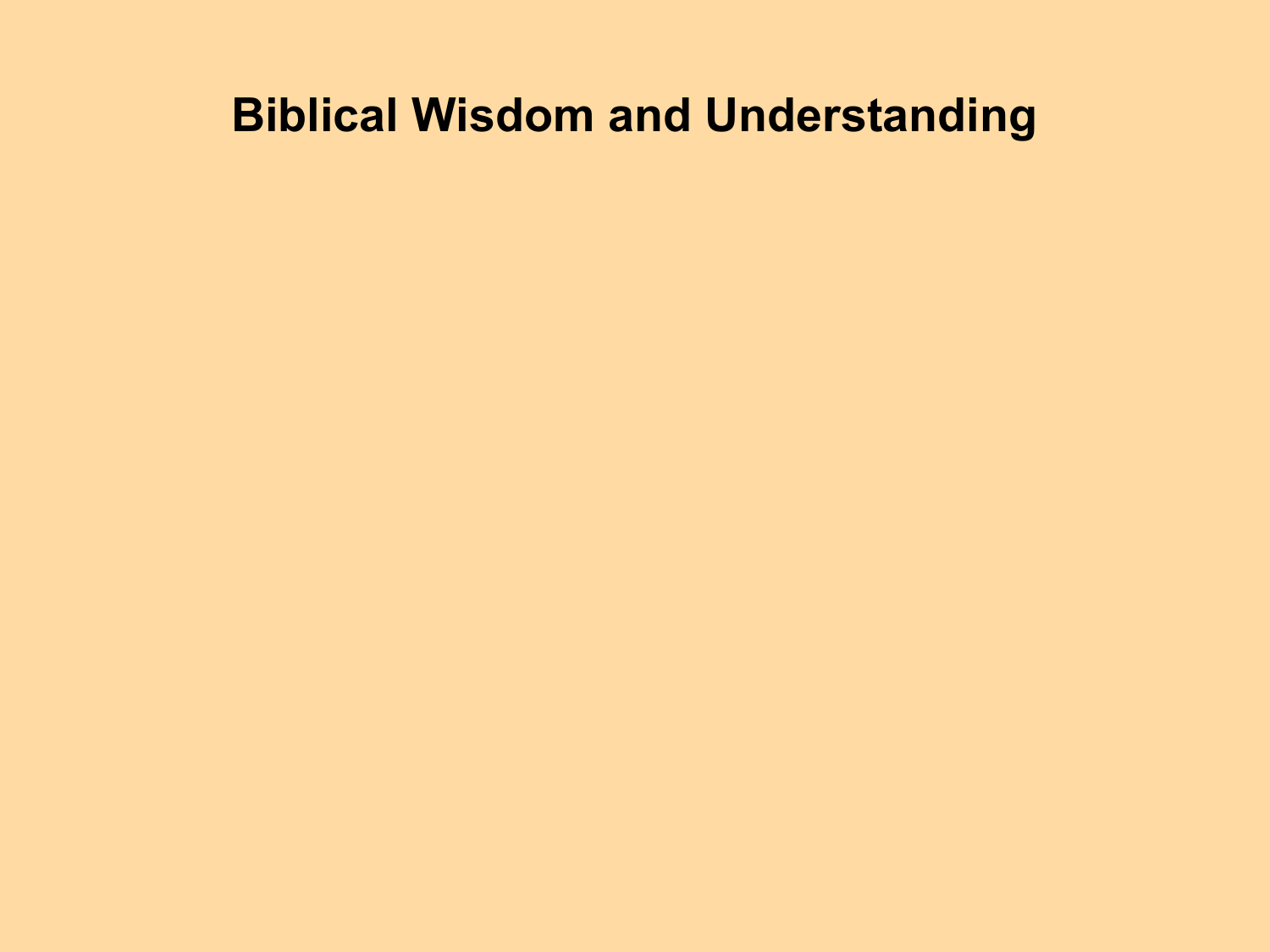**hDmVkDj** *(h!okma®) wisdom.* **The skillful application of doctrine to the details, challenges, and decision making of life.**

**NyI;b (***bˆîn***) understand, consider, to choose between options. Critical thinking about the details, challenges, and decisions of life based on biblical truth.**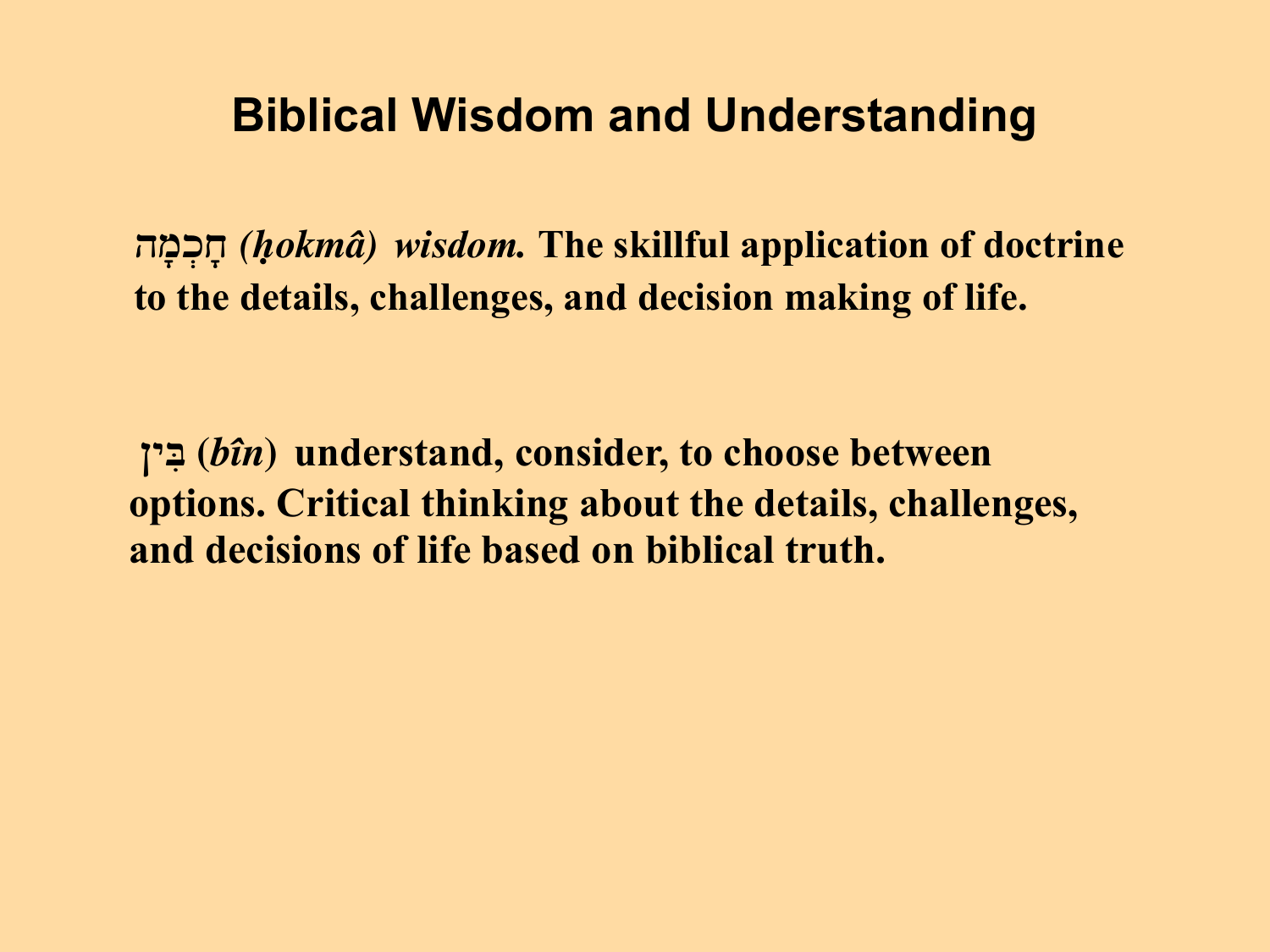**1. The starting point:** 

**Prov. 1:7, "The fear of the LORD is the beginning of knowledge, but fools despise wisdom and instruction."**

**Prov. 9:10, "The fear of the LORD is the beginning of wisdom, and the knowledge of the Holy One is understanding."**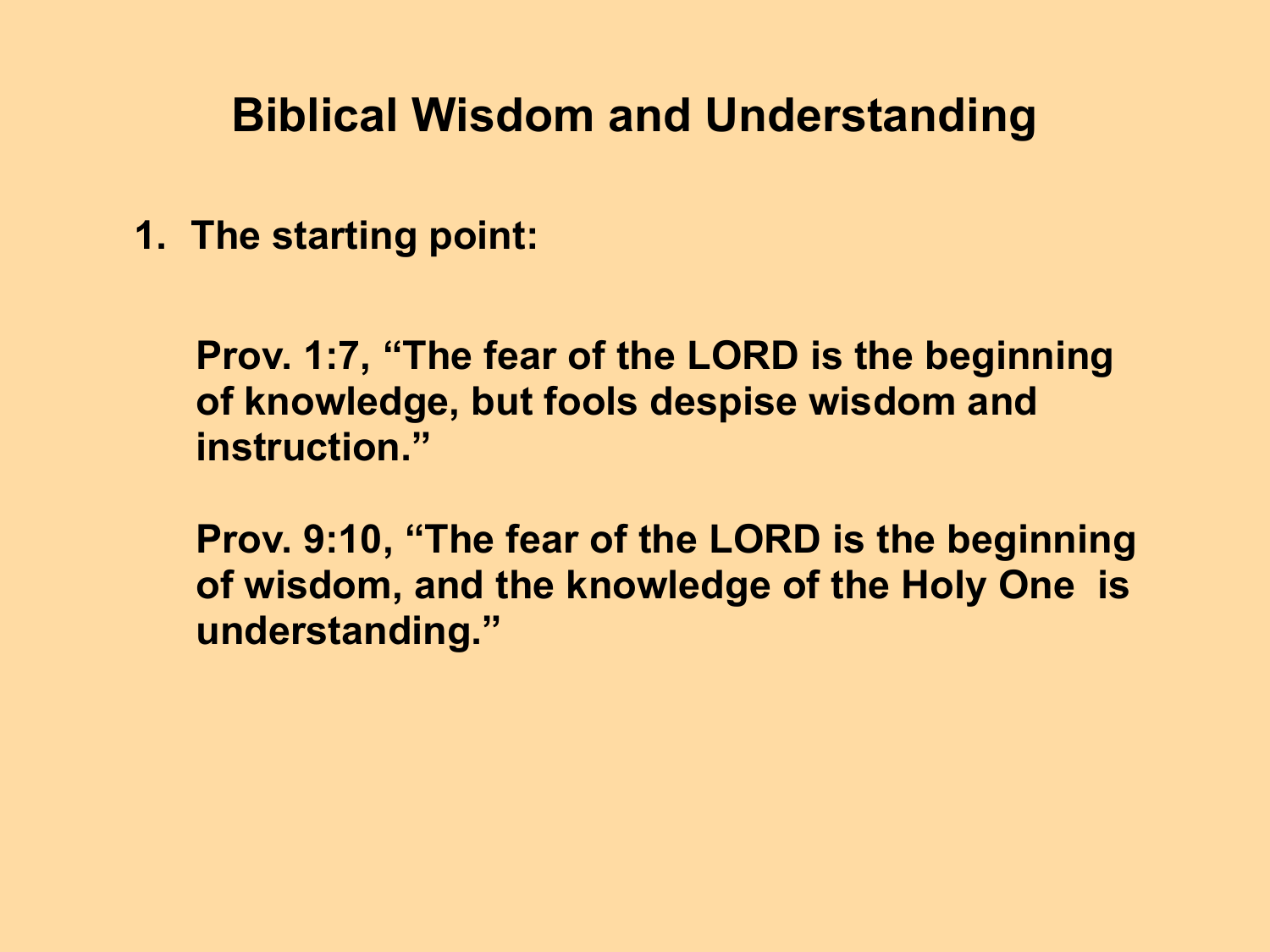**2. The prerequisite for wisdom: humility**

**Prov. 11:2, " When pride comes, then comes shame; but with the humble is wisdom."**

**Prov. 15:33, "The fear of the LORD is the instruction of wisdom, and before honor is humility."**

**Prov. 22:4, "By humility and the fear of the LORD are riches and honor and life."**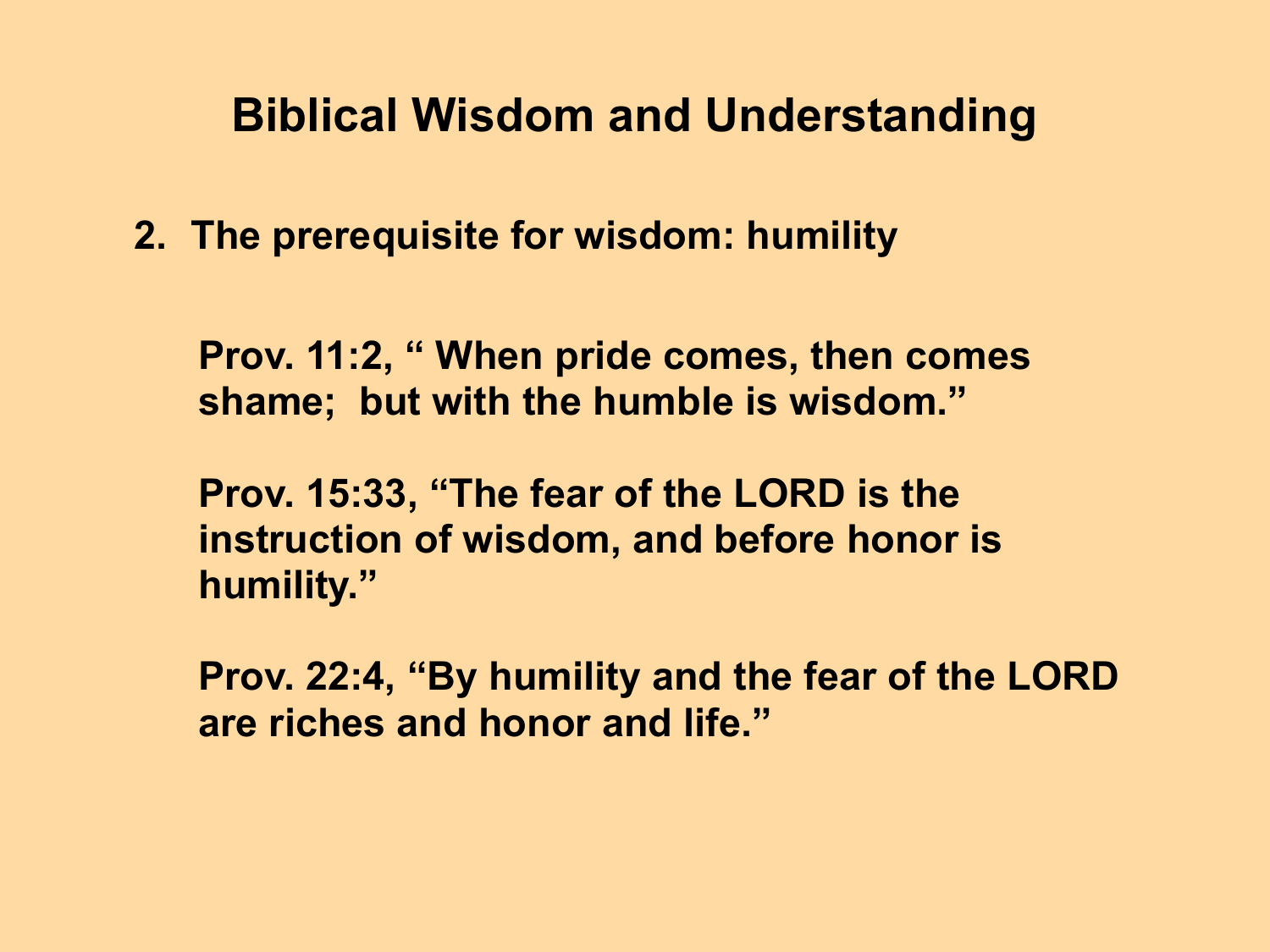**3. The priority of wisdom**

**Prov. 4:7, "Wisdom is the principal thing; therefore get wisdom. And in all your getting, get understanding."**

**Prov. 23:23, "Buy the truth, and do not sell it, also wisdom and instruction and understanding."**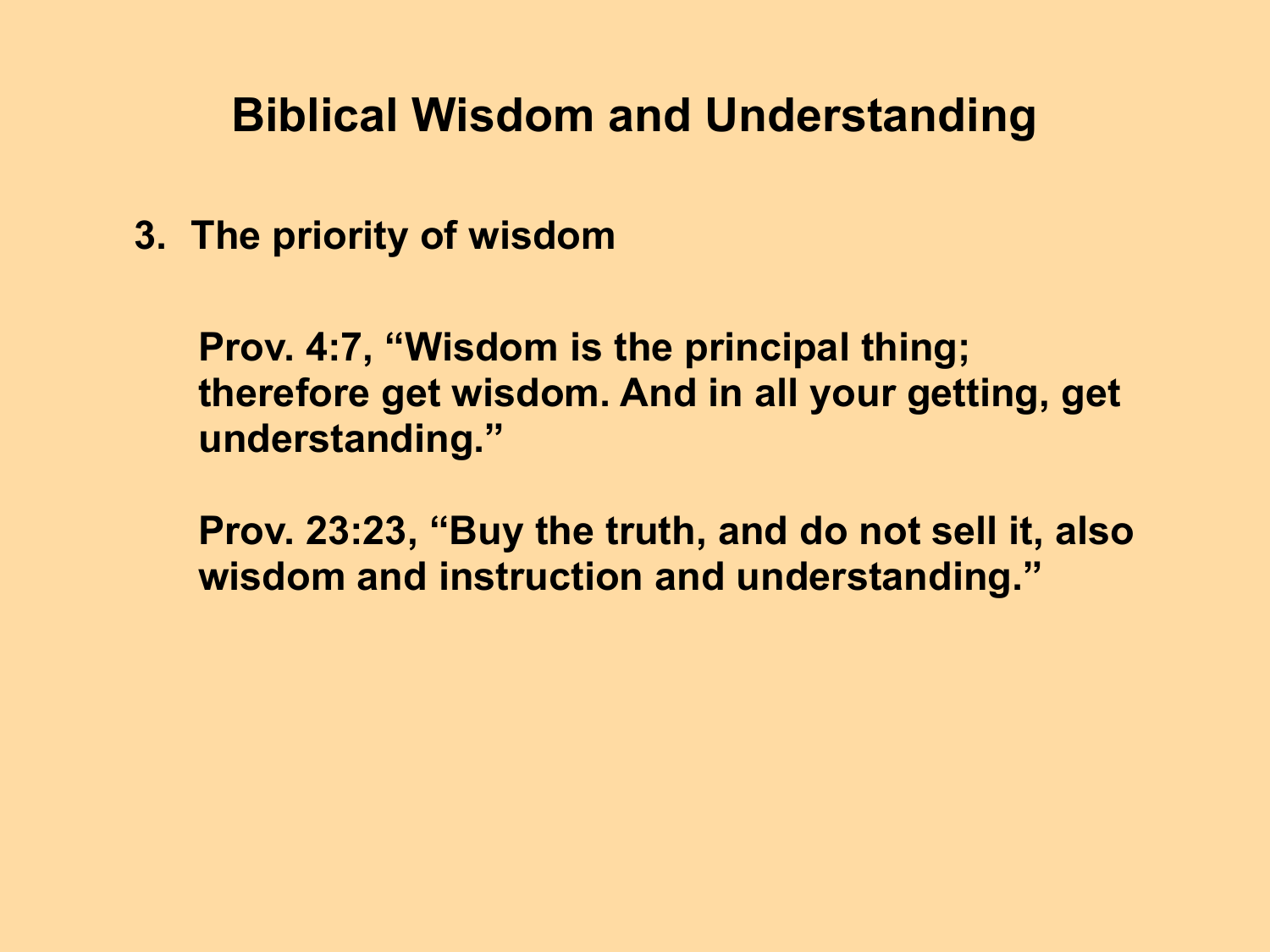**4. The value of wisdom**

**Prov. 8:11, "For wisdom is better than rubies, and all the things one may desire cannot be compared with her."**

**Prov. 19:8, "He who gets wisdom loves his own soul; he who keeps understanding will find good."**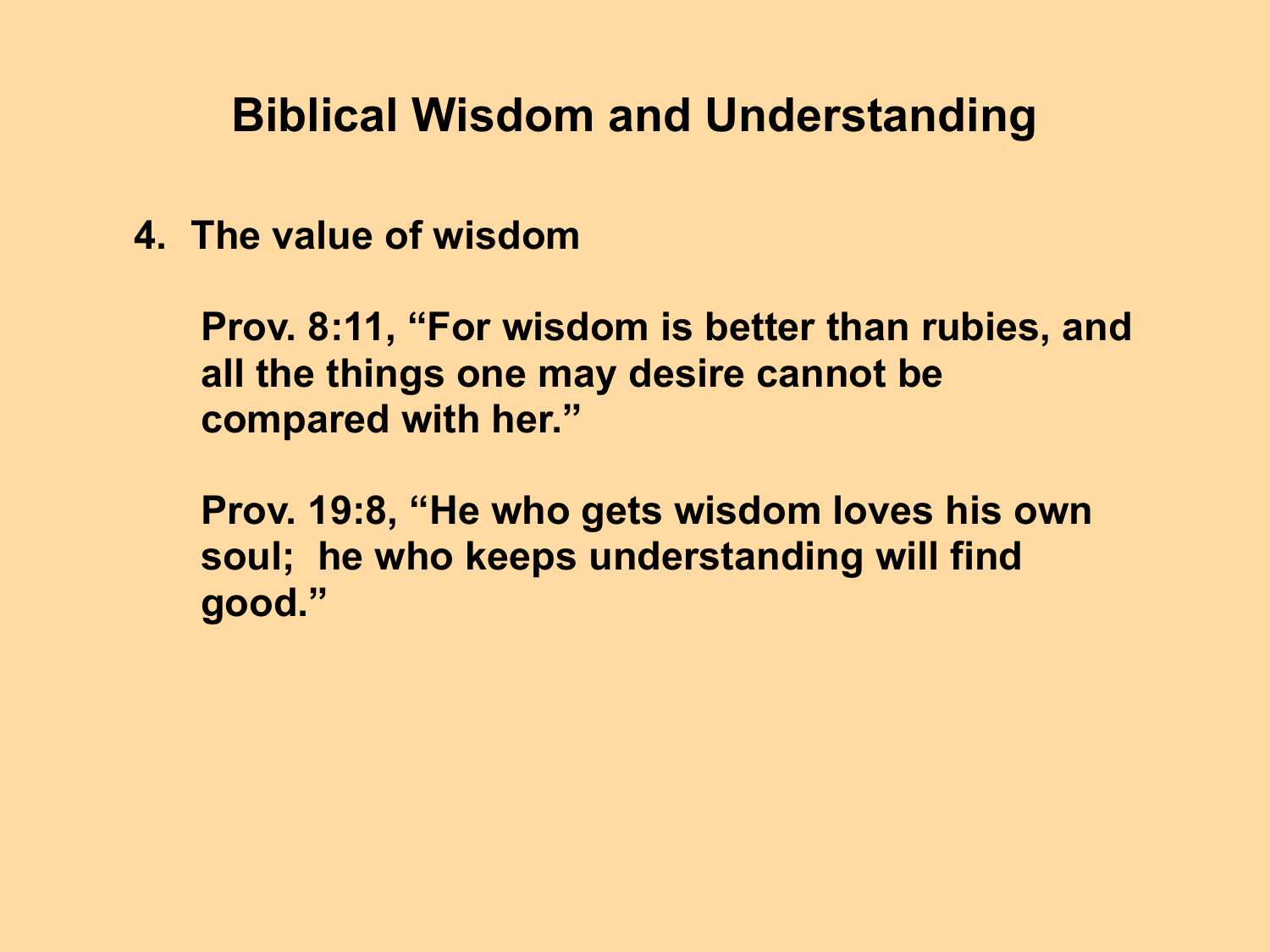**5. The source of wisdom**

**Prov. 2:6, "For the LORD gives wisdom; from His mouth come knowledge and understanding;** 

**Prov. 2:7, "He stores up sound wisdom for the upright; He is a shield to those who walk uprightly;"**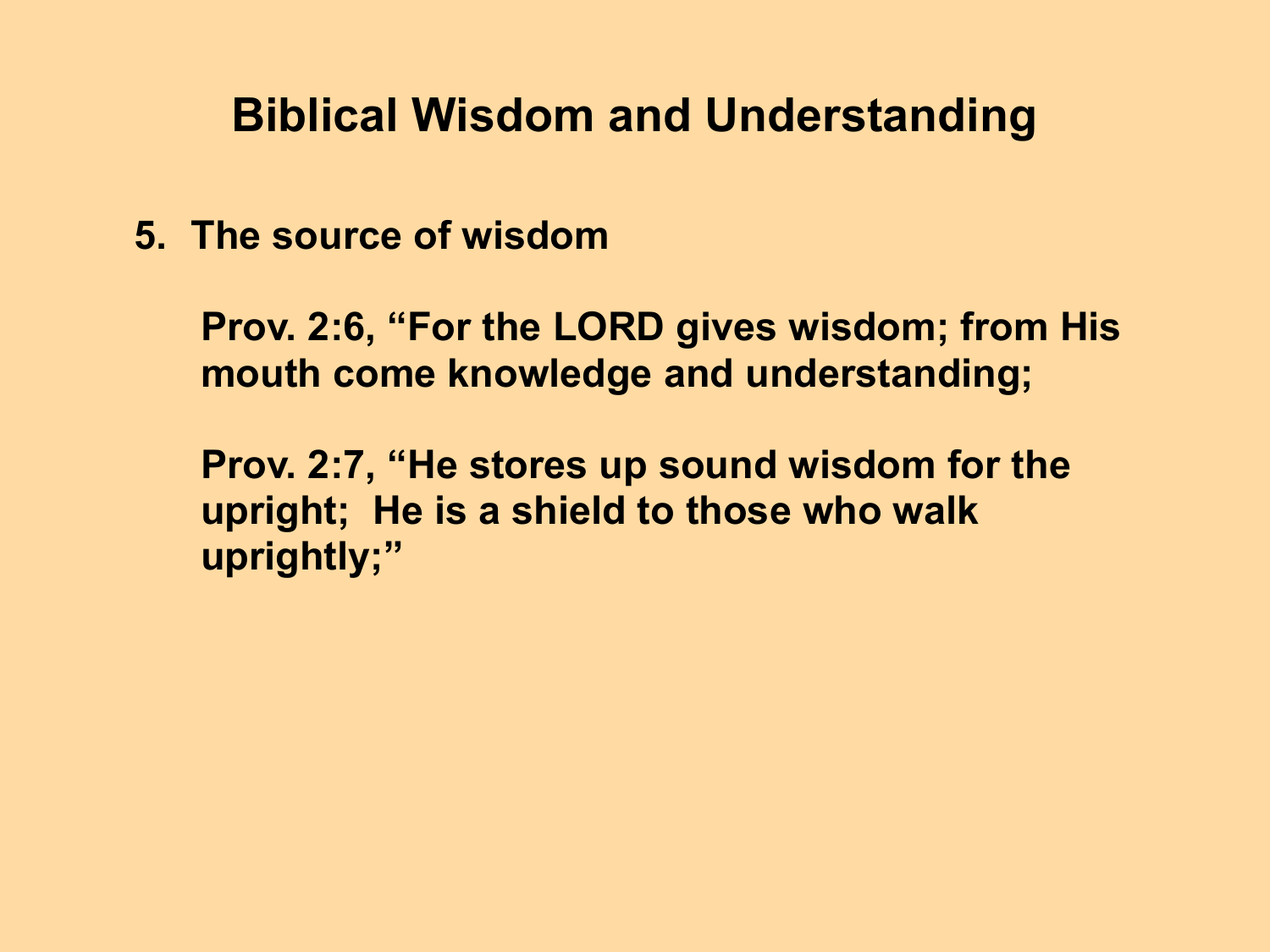**6. Biblical wisdom is the only hope of meaning and happiness in life.**

**Prov. 3:13, "Happy is the man who finds wisdom, and the man who gains understanding;"**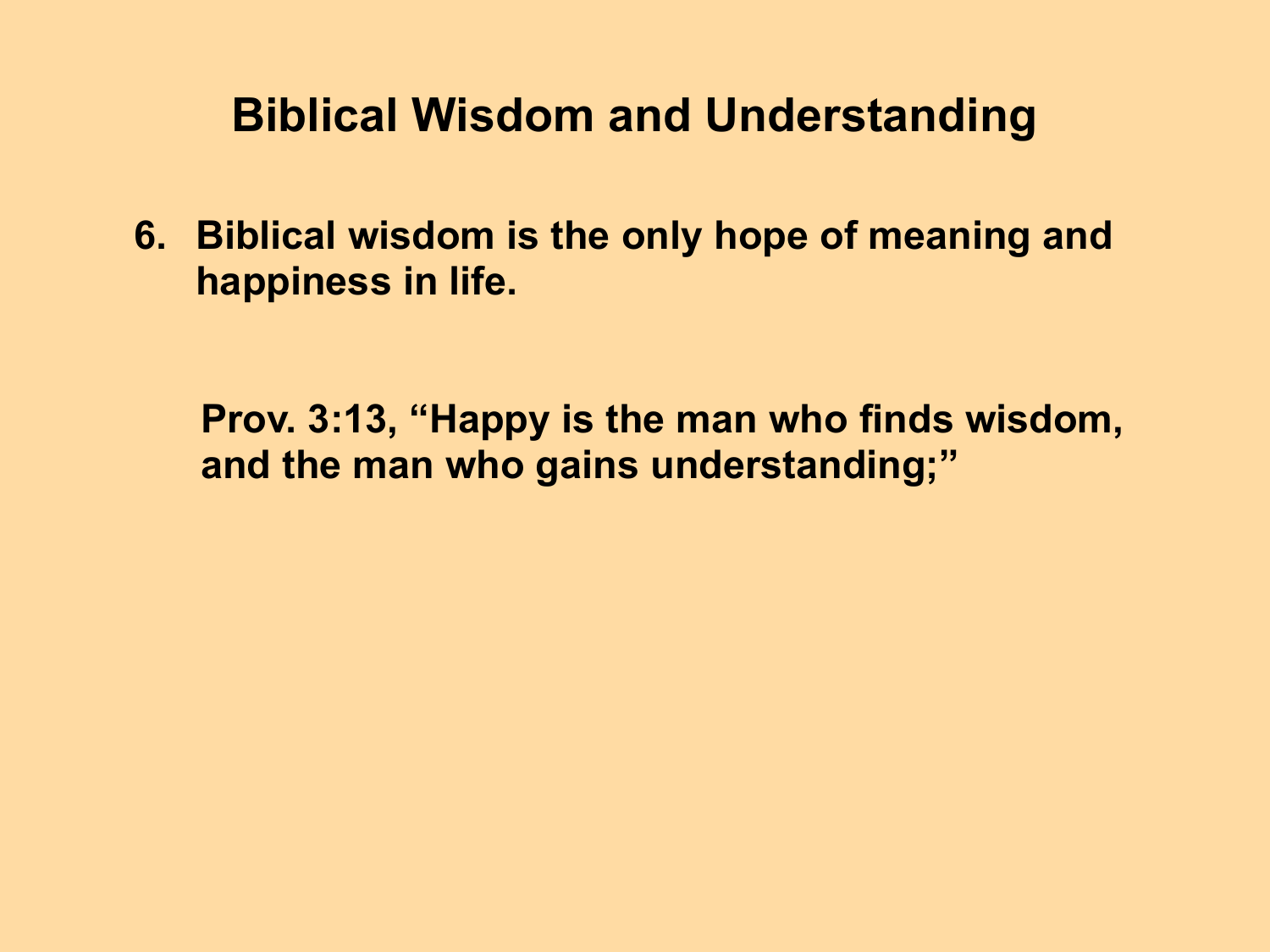**Spiritual understanding:** 

**Prov. 10:13, "Wisdom is found on the lips of him who has understanding, but a rod is for the back of him who is devoid of understanding."**

**Prov. 14:33, "Wisdom rests in the heart of him who has understanding, but what is in the heart of fools is made known."**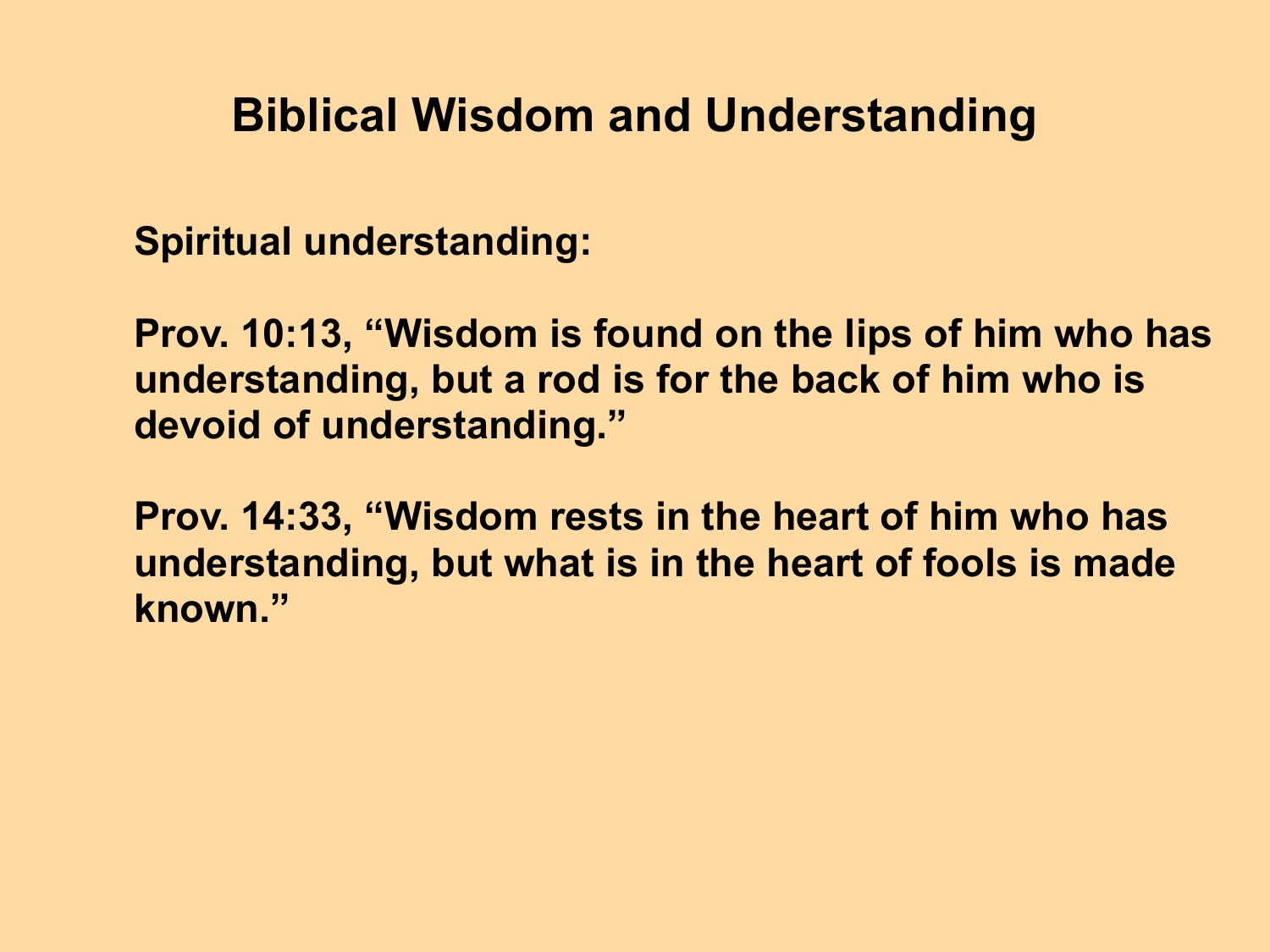**Col. 1:9, "For this reason we also, since the day we heard it, do not cease praying and interceding for you that you may be filled with reference to the knowledge of His will in all spiritual wisdom and understanding;**

**Col. 1:10, "that you may walk worthy of the Lord, fully pleasing Him, being fruitful in every good work and increasing in the knowledge of God;"**